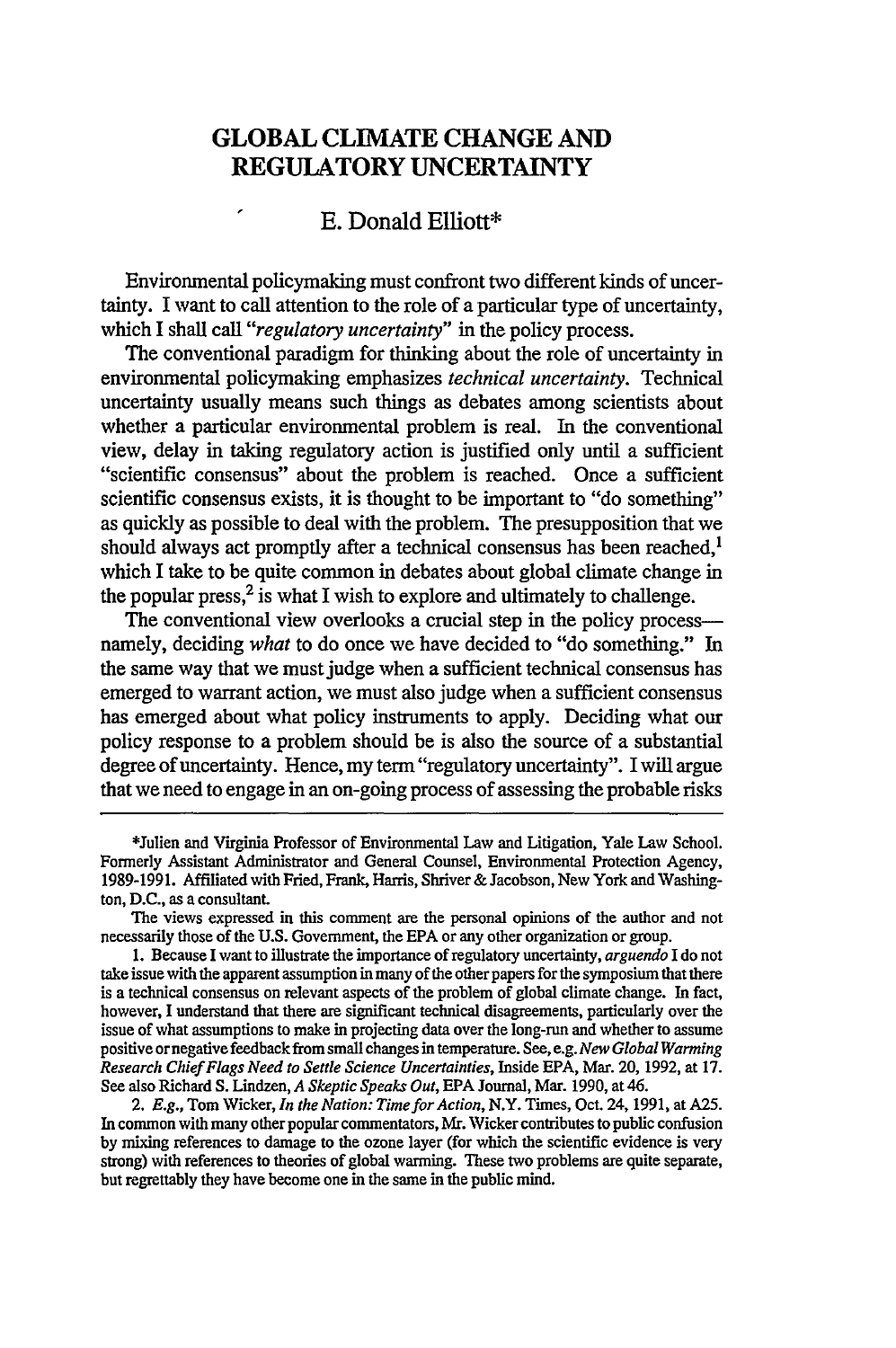and benefits of immediate action against the probable risks and benefits of waiting while we obtain more information.

John Gibbons's excellent paper<sup>3</sup> works an interesting change on the usual relationship between these two different kinds of uncertainty, which I am calling technical uncertainty and regulatory uncertainty. I read Gibbons as suggesting that we need not bother much with sorting out the disagreements among scientists regarding the nature, extent and timing of global climate change; according to Gibbons, most of the policies that we would implement in the short-run to deal with global climate change are "no regret" policies that should be implemented for other reasons anyway.

On one level, I agree in part with Gibbons. I would personally favor at least some of the general policy directions that he appears to support (although as usual "the devil is in the details."4) However, on another level, I believe that Gibbons' "no regret" argument dismisses too glibly objections to the policies that he favors. Although Gibbons characterizes the general mix of policies that Amory Lovins called the "soft energy path"<sup>5</sup> as desirable for other reasons, it is well to remember that the arguments for the "soft energy path" without global warming have not been strong enough for them to be adopted to date.

Possibly the combination of the other supposed advantages of a soft energy path plus concern about global warming may ultimately prove compelling. But it is not correct, in my view, to portray the measures that might be taken to combat global climate change as so uncontroversially desirable for other reasons that the nature and degree of technical uncertainty about global climate change is somehow irrelevant-a great deal depends on how certain we are that human activity will alter the biosphere in unacceptable ways and even more hangs on judgments about the time periods over which these changes may occur.

In my opinion, the proper basic framework for assessing both technical and regulatory uncertainty was laid down in 1973 in the *International Harvester v. Ruckelshaus6* decision. The issue in that case concerned whether EPA should give Detroit a one year extension to comply with certain air emission standards for new cars. The U.S. auto industry argued that it was not technically feasible for it to comply for the coming model year. EPA

**<sup>3.</sup>** John H. Gibbons, *Decisionmaking In the Face of Uncertainty* (elsewhere in this issue-Eds.).

<sup>4.</sup> For example, Gibbons suggests that humanity needs to control the unrestrained growth of population. At that level of generality, few would disagree. However, when it comes to selecting the means to achieve that end-for example, forced abortions-controversies arise. Similarly, I have long felt that renewable energy sources, such as solar, are not too expensive; rather, nonrenewable sources such as fossil fuels are too cheap. But again, government interventions to raise the price of fossil fuels (such as a carbon tax) can be much more controversial than the general goal.

*<sup>5.</sup> See, e.g.,* Amory B. Lovins, Soft Energy Paths: Toward a Durable Peace (1977).

<sup>6.</sup> international Harvester Co. v. Ruckelshaus, 478 F.2d 615 **(D.C.** Cir. **1973).**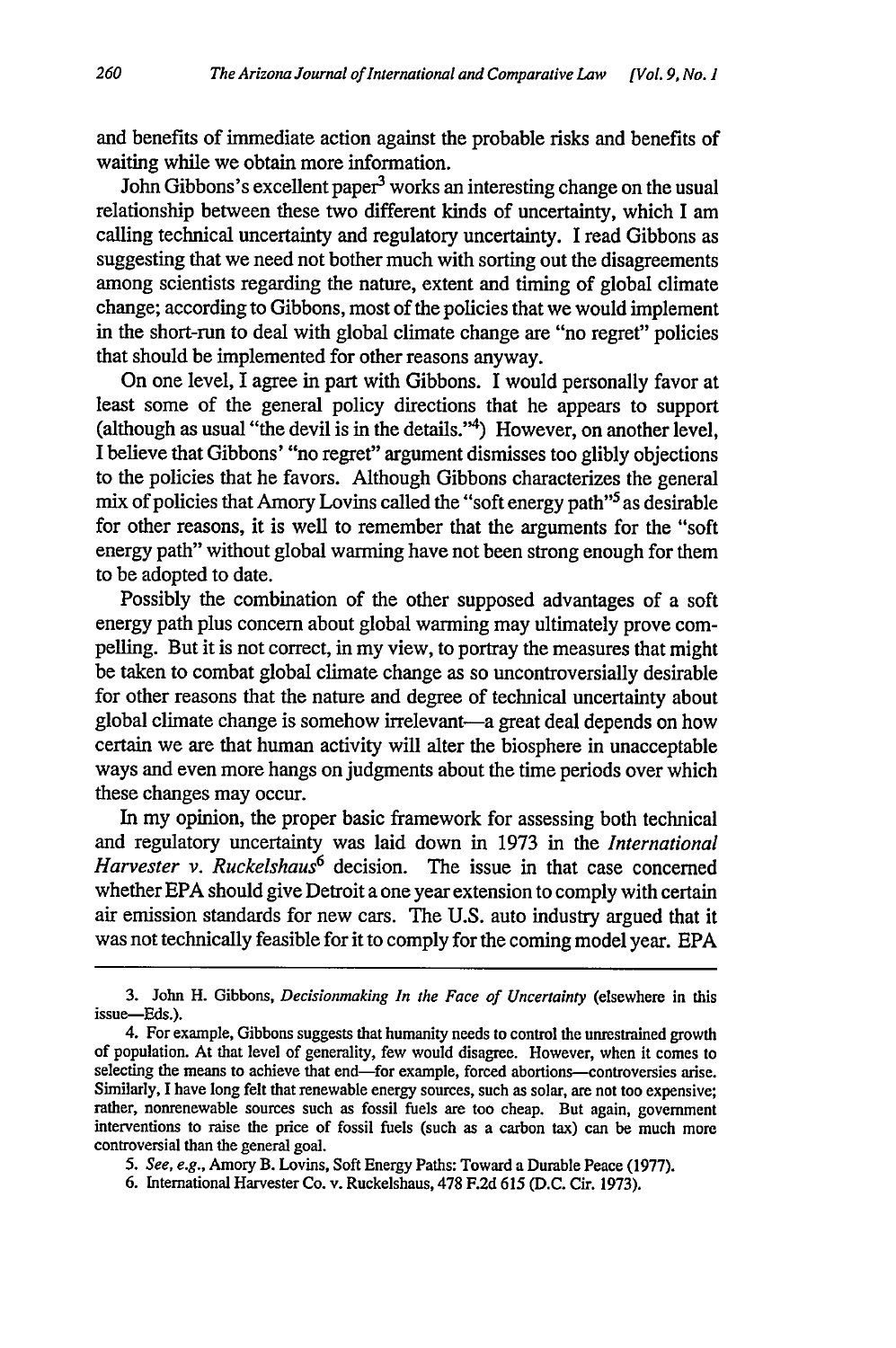thought that the U.S. industry could probably meet the deadline, in part because foreign manufacturers had already announced that their cars would comply. However, the D.C. Circuit in an opinion by Judge Leventhal held that EPA should grant the extension, even though the agency thought the U.S. industry could probably comply. The court reasoned that the risks of an error if EPA were incorrect-namely, a model year in which no American cars could be sold in the U.S.—were so grave that they outweighed the costs of an error in the other direction-namely, the harm from an additional one year delay in implementing increased pollution controls.

Judge Leventhal's approach in *International Harvester* essentially asks the policymaker to weigh the risks of what scientists call a Type I error against the risks of a Type II error-in other words, the risks of a false positive against the risks of a false negative.7 In the language of economics, one must attempt to balance the costs and benefits of acting as opposed to waiting and obtaining more information.

One may think of the environmental policymaker as making decisions at points along a time-line. At any one point, she may act based on the information then available or alternatively, she may at some cost, opt to forego a decision and move on to the next point on the time-line (where somewhat more information will be available) before deciding to act. Waiting produces both costs and benefits. The price of obtaining additional information includes the costs of additional harm that occurs in the meantime. Likewise, acting immediately also has both costs and benefits. One obtains the benefits of earlier implementation, but at the cost of risking that today's policies will appear crude or misguided when viewed with tomorrow's "20-20 hindsight".

Balancing the probable costs and benefits of acting as opposed to waiting for more information is the essential framework we applied at EPA in the recent Dioxin review, which I chaired. Following the Banbury conference, where a diverse group of scientists reached a consensus on a new paradigm for assessing the risks of dioxin and other receptor-mediated hydrocarbons, <sup>8</sup> EPA Administrator Reilly<sup>9</sup> faced a difficult choice of what changes, if any, to make in EPA's regulatory actions. An emerging, new scientific understanding of dioxin suggested that EPA's assessment of the risks of dioxin might be too stringent by roughly an order of magnitude. To help him make the difficult decision of what change in policy to make, Administrator Reilly

<sup>7.</sup> Judge Leventhal expands upon his approach in Leventhal, *EnvironmentalDecisionmaking and the Role of the Courts,* 122 U. Pa. L. Rev. 509 (1974).

*<sup>8.</sup> Dioxin RiskRevisited,* **251** Science 624 (1991) (report of consensus of experts at Banbury conference on dioxin that receptor binding theory implies there is a 'safe' dose or practical 'threshold' below which no toxic effects occur).

<sup>9.</sup> William Kane Reilly was sworn in by President Bush as Administrator of the Environmental Protection Agency in March, 1989 and has served in that position to the present. He is the first professional environmentalist to have held the top job at EPA.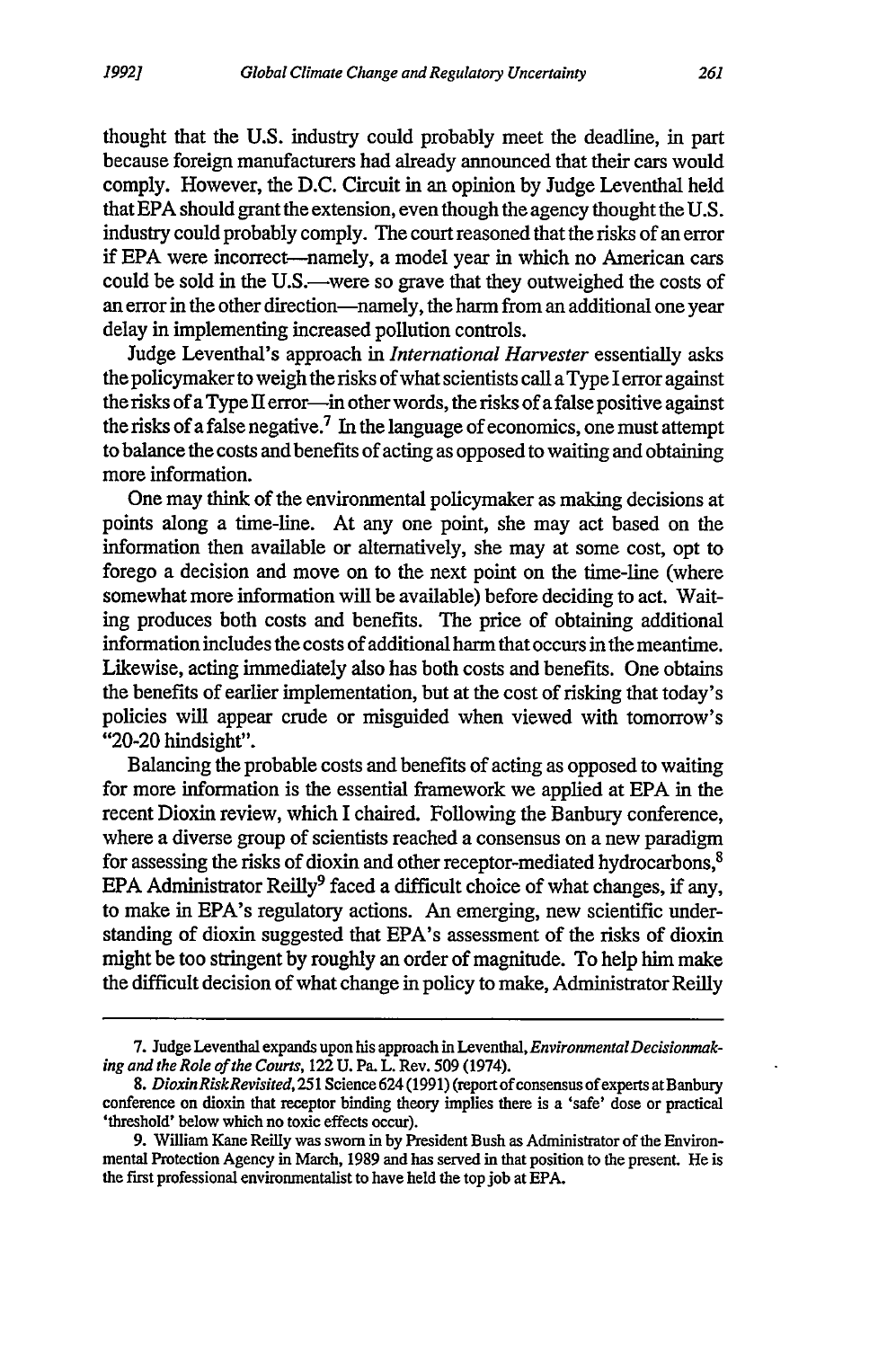asked me to chair an agency-wide work group to make recommendations. <sup>10</sup> Major options available included: changing EPA's risk assessment for dioxin to conform to the new science; putting some or all of the Agency's dioxinrelated regulatory actions on hold until more information became available; or continuing business as usual even though that might result in over-control. In deciding what to recommend, we had to assess not only the present state of the science, but also what would be the probable risks and benefits of waiting for more information before making a decision.

The benefits from waiting for more information were relatively high. Although a theoretical consensus now existed that there were thresholds below which dioxin would not be harmful to humans, none of the Agency's technical advisers was as yet prepared to say where those levels were, or how they compared to current exposure levels. However, EPA's Office of Research and Development ("ORD") had a project underway to develop a new dose-response curve for dioxin. It appeared that this important new information might be available relatively soon. Preliminary reports on the ORD effort were to be available in six months, a final report would be available for peer review in a year, and developing a scientific consensus on the report's conclusions might take an additional year or more. Even allowing for slippage and the uncertainties that would inevitably remain, it seemed likely that a future decisionmaker might have better information significant to policy than we did at the time.

Next, we tried to assess the costs of waiting. We conducted a comprehensive survey of the regulatory actions relating to dioxin that the Agency would be taking over the next year. Relatively few were contemplated that would both require irretrievable commitments and were sensitive to the likely range of the on-going scientific reassessment. (In other words, most of what we were planning to do, we could either undo later, or wouldn't be affected much regardless of how the new research came out.) In addition, as we noted in our report, regulatory actions taken in the meantime would have some risk-reduction benefits. Depending on how the scientific reassessment came out, the actual benefits might turn out to be less than was now anticipated (or more, though that seemed unlikely).

Under these circumstances, we recommended, and the Administrator adopted, a policy that the Agency should continue to go forward with its regulatory agenda while the scientific reassessment was underway, but revisit

**<sup>10.</sup> The** facts are summarized from the work-group's report, Memorandum to William K. Reilly Administrator from E. Donald Elliott, Assistant Administrator and General Counsel, Re: Potential Impacts of Dioxin Reassessment on EPA Programs, May 15, 1991 (copy on file with *Arizona Journal of International and Comparative Law),* which was made public as an attachment to the Administrator's decision in September, 1991, *see infra* note **11.**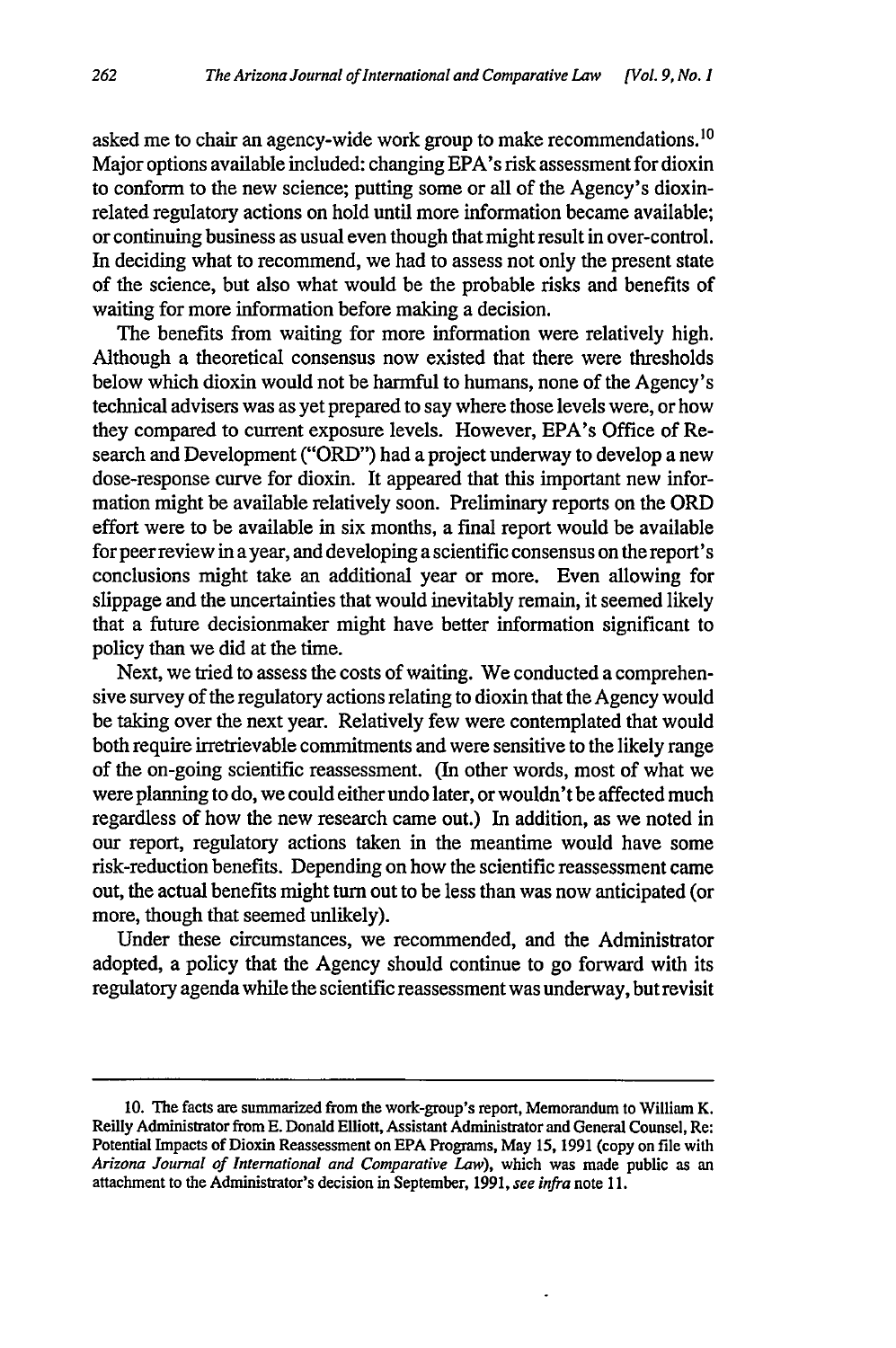the issue every six months to determine whether a change was warranted.<sup>11</sup> The essential question in the dioxin review was balancing the likely costs and benefits of a change in policy now, as opposed to waiting for more information to become available. In the case of dioxin, (1) we thought that we would know significantly more within a year or two, (2) the costs of not changing policy in the meantime were relatively low, (3) few imminent decisions appeared to be sensitive to the scientific reassessment, and (4) the actions taken in the meantime would have risk-reduction benefits under any likely outcome of the scientific reassessment.

I submit that every decision we make in the environmental area, including those relating to global climate change, involves a similar calculus. Unavoidably, the question is always whether a decision in the future is likely to be better than a decision today by an amount sufficient to compensate for the delay. Whether we should act now or wait depends upon whether we can predict a change in the balance of information available that is likely to affect the decision significantly, and what costs (or benefits foregone) must be irretrievably incurred while we are waiting to obtain the additional information.

Either choice makes us uncomfortable. Acting may be burdensome, or threaten powerful interest groups, but waiting to act can also make us uncomfortable. Like many other environmental decisions, decisions to stay our hand to await more information force us to confront the existential terror of an unknown future.<sup>12</sup> We can never be certain whether the new information that will develop if we wait will outweigh the harm that occurs in the meantime. We must try to predict the future by learning from the past. If the new scientific information emerging about a problem today merely provides interstitial contributions to knowledge, while continuing to confirm the basic paradigms and trends that underlie our current understanding, then the best guess is that by waiting we will learn only more of the same. On the other hand, if in the recent past there have been many significant new pieces of information that fundamentally change or challenge prevailing theories, then perhaps we should anticipate that the benefits of waiting will be greater.<sup>13</sup> Recent reports suggest that the science of global climate is in the

**<sup>11.</sup>** Memorandum from EPA Administrator William K. Reilly to Assistant Administrators *et al.* Re: Dioxin Regulatory Program, September **11,** 1991 (on file with *Arizona Journal of International and Comparative Law).*

<sup>12.</sup> *See* E. Donald Elliott, *Against Ludditism: An Essay On the Perils of the (Mis)use of HistoricalAnalogies in TechnologyAssessment, 65* S. Cal. L. Rev. 279 (1991); **E.** Donald Elliott, *The Future of Toxic Torts: Of Chemophobia, Risk as a Compensable Injury and Hybrid Compensation Systems,* 25 Hous. L. Rev. 781 (1988).

<sup>13.</sup> *Cf.* T. Kuhn, The Structure of Scientific Revolutions (2d ed. 1970) (distinguishing between "normal" science, which merely supplies additional data under existing paradigms, and "revolutionary" science, which challenges the fundamental theoretical foundations of existing models).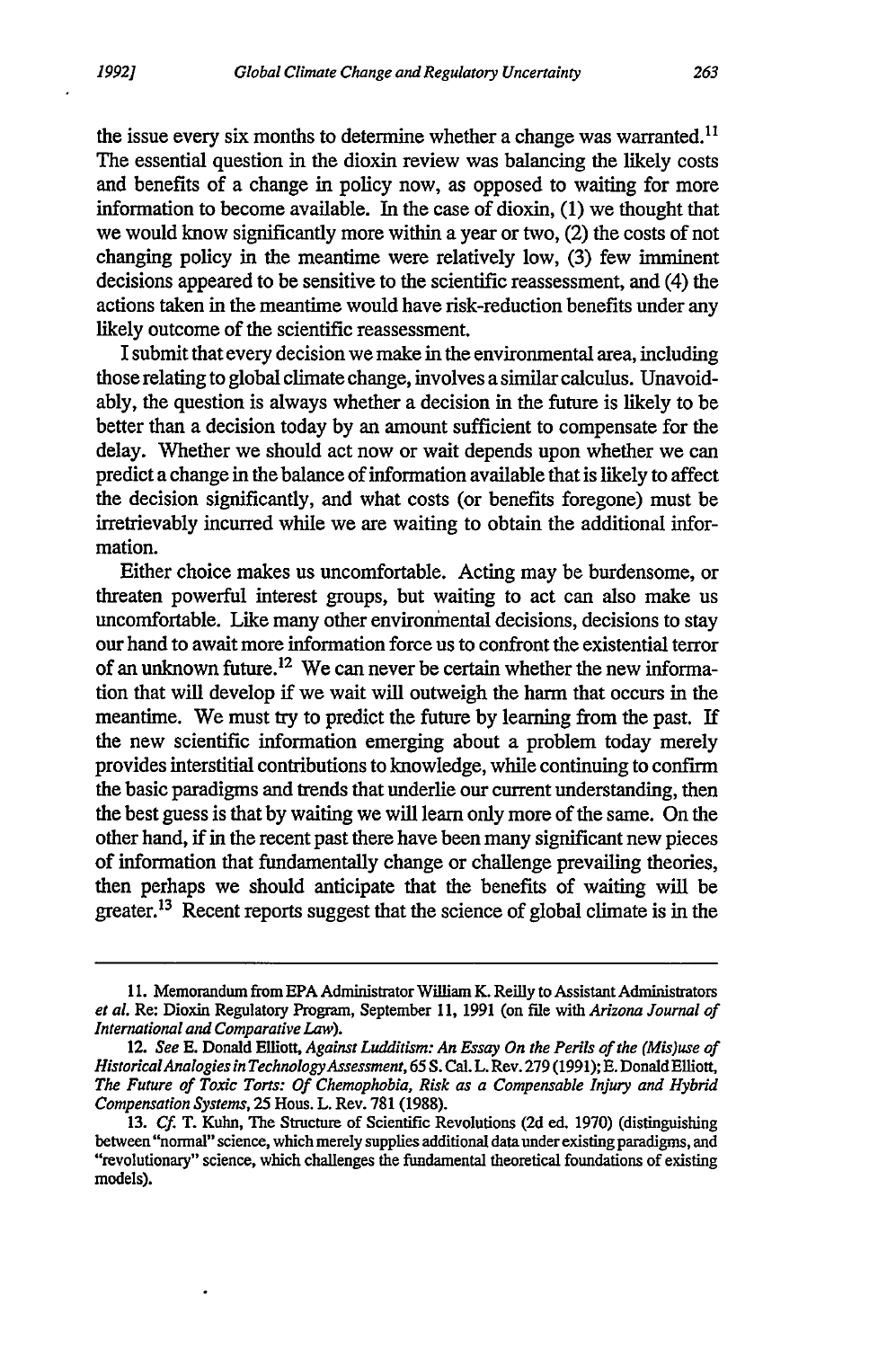latter category: it is still experiencing fundamental changes that would be significant for designing regulatory programs.<sup>14</sup>

Many of us working in the environmental field are used to thinking in these terms with regard to uncertainties in technical and scientific information. We are rarely as certain as we would like to be about the effects of substances on human health and the environment. However, where the costs of delay are large, we often wisely choose to act to prevent possible harm to health before all the information is in.<sup>15</sup> What we are not so used to seeing, however, is that a parallel calculus must be undertaken regarding "regulatory uncertainties". By regulating too soon we may not only regulate the wrong thing, but we may regulate in the wrong way. To be more precise, it may be that if we had waited a little while, we would have developed regulatory tools and techniques that are better by an amount that more than compensates for the harm that comes about in the meantime.

For example, in my opinion, the provisions for a trading system to deal with "acid rain" in Title IV of the Clean Air Act Amendments of 1990<sup>16</sup> are a good illustration that delay to properly resolve "regulatory uncertainties" can result in substantial net benefits. The state of the science with regard to "acid rain" changed relatively little during the 1980s.<sup>17</sup> However, if we had passed an "acid rain" statute in the early-1980s, when several bills were avidly proposed by Senator Mitchell and others,<sup>18</sup> we almost certainly would have adopted a crude regulatory approach such as mandating uniform reductions at a number of specified large sources in the Midwest. Not only would this approach have cost about twice as much as the trading system that was ultimately adopted,  $19$  but the "cap" on emissions in the 1990 Act has the effect of creating a market for savings from energy conservation, thereby creating a powerful incentive for efficiency. While some additional harm from acid rain may have occurred in the meantime, in my view, the delay in regulating

<sup>14.</sup> Inside EPA, *supra* note 1. (describing recent discoveries that suggest that CFCs may not be a major global wanning gas after all, despite previous scientific consensus).

<sup>15.</sup> *See, e.g.,* Ethyl Corp. v. EPA, 541 F.2d 1 (D.C. Cir. 1976) *(en banc), cert. denied,* 426 U.S. 941 (1976). *See also* Alyson Flournoy, *Legislating Inaction: Asking the Wrong Questions in Protective EnvironmentalDecisionmaking,* 15 Harv. Envtl. L. Rev. 327 (1991).

<sup>16.</sup> Title IV, Clean Air Act Amendments of 1990,42 U.S.C. § 7651 (1990).

<sup>17.</sup> *See generally* Office of Technology Assessment, U.S. Congress, Acid Rain and Transported Air Pollutants: Implications for Public Policy (1984). Some maintain, however, that substantial reductions in  $SO_2$  may not yield a comparable reduction in acid rain. Peter Huber, *The I-Ching of Acid Rain,* 8 Reg., AEI J. Gov't and Soc'y, Sept.-Dec. 1984, at 16.

<sup>18.</sup> *See, e.g.,* H.R. 3400,98th Cong., 2d Sess. (1985) (mandating a 10 million ton reduction funded by a 48 state electricity tax). This and other early proposals for reducing acid deposition are criticized in Carl Bagge, *Behind the Acid Rain Facade,* 6 J. Energy L. & Pol'y 319 (1985).

<sup>19.</sup> *See* Robert W. Hahn & Robert N. Stavins, *Incentive-BasedEnvironmental Regulation: A New Era From An Old Idea?,* 18 Ecology L.Q. 1 (1991).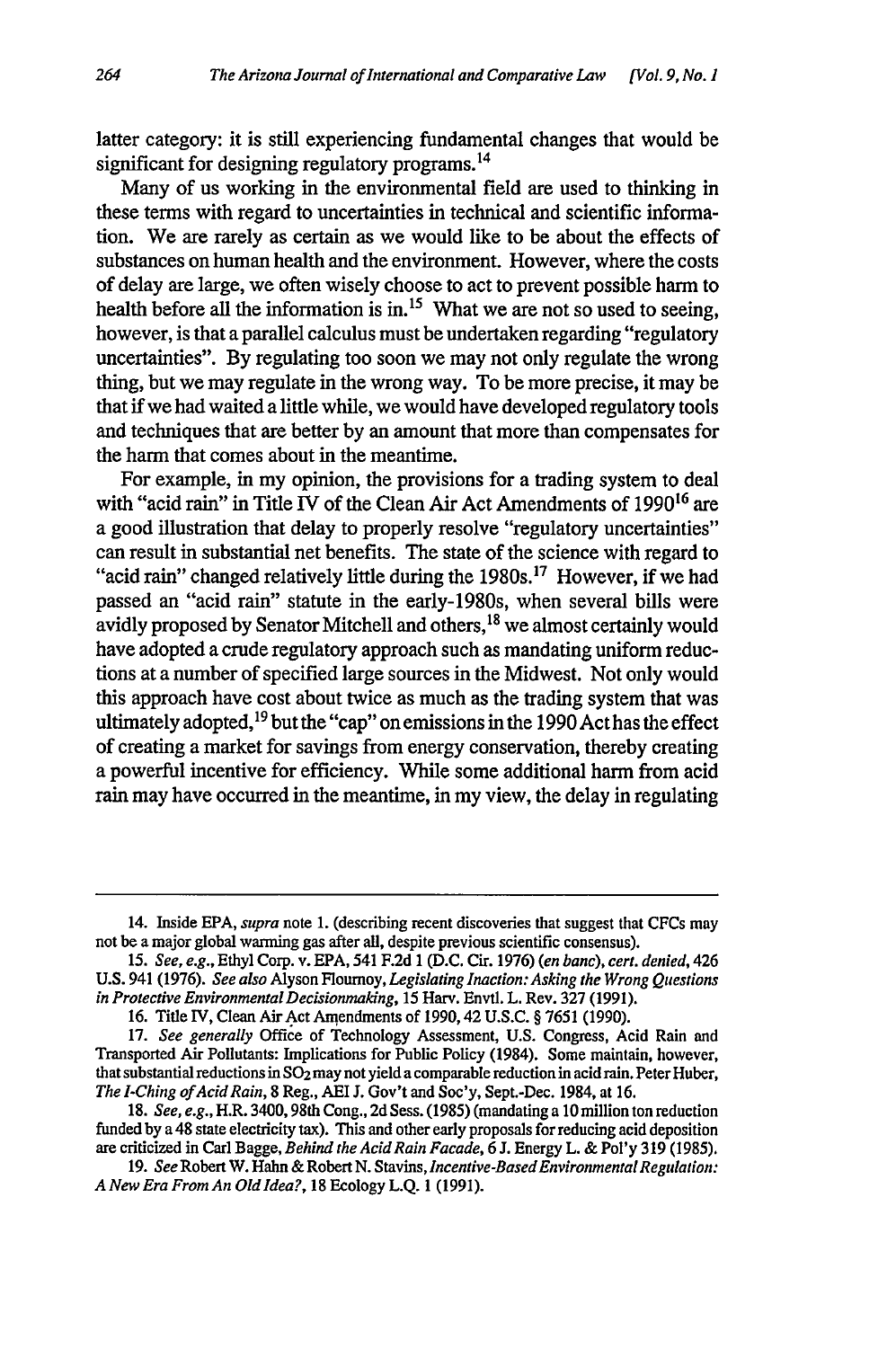acid rain was not a policymaking failure, but a success, because we used the time to develop a far better approach.<sup>20</sup>

We have a great deal of unfortunate experience in the environmental area of rushing in to regulate in a relatively crude way, only to discover later that our efforts, although well-meaning, were misguided-or at least, that there was a far better way, if only we had been able to find it. For example, according to press reports, a recent National Academy of Sciences study suggests that our multibillion dollar, quarter century-long battle against smog has been only modestly successful because we have focused our attention on the wrong pollutants, devoting too large a percentage of our attention to controlling volatile organic compounds ("VOCs") and not enough on the oxides of nitrogen (" $NO<sub>x</sub>$ ").<sup>21</sup>

Gibbons is certainly correct that *in theory* policymaking should be an interactive, adaptive process. 22 But in practice, environmental policies, once established, have proved remarkably resistant to fundamental change. The failure of a statute to achieve its goals often becomes an argument for more of the same, rather than an occasion for fundamental reassessments of approaches to the problem. For this reason, it is particularly important that we make wise choices of regulatory approaches at the outset. When we can afford to, we should wait until we understand a problem well enough to develop a sensible, effective regulatory approach-rather than rushing off to "do something" as soon as the scientists tell us that there is a problem. We are used to the fact that resolving technical uncertainty requires a period of debate leading to a consensus. We should recognize that resolving regulatory uncertainties properly also requires an investment of time.

The stakes in the global climate change debate are enormous on all sides of the question. While Gibbons is certainly correct that uncertainty attends the economists' predictions as well as the scientists', $^{23}$  the forecasts of the magnitude of the possible changes to our economy are staggering-as high as \$3 trillion, or 5% of annual national income by some estimates.<sup>24</sup> In addition, the regulatory approaches being proposed in some quarters (such as "goals and timetables" for **C02** in isolation) could have significantly

**23.** *Id.*

<sup>20.</sup> E. Donald Elliott, *A Cabin on the Mountain: Reflections on the Distributional Consequences of Environmental Protection Programs,* 1 Kansas **I.** L. & Pub. Pol'y 5, 11-12 (1991).

<sup>21.</sup> Matthew Wald, *U.S. Lag in Controlling Smog Tied to Misplaced Efforts,* N.Y. Times, Dec. 14, 1991, at A1.

<sup>22.</sup> Gibbons, *supra* note 3.

<sup>24.</sup> PeterPassell, *Economic Watch: Staggering Cost isForeseen to Curb Warming ofEarth,* N.Y. Times, Nov. 19, 1989, at **Al, A18.** (According to some private economists, proposed initiatives to address possible changes in global climate could add additional costs of \$0.8 to \$3.6 *trillion,* with direct costs in the United States on the same order of magnitude as we currently spend on armed forces and losses of annual output as high as \$500 billion, or about 5 percent of national income).